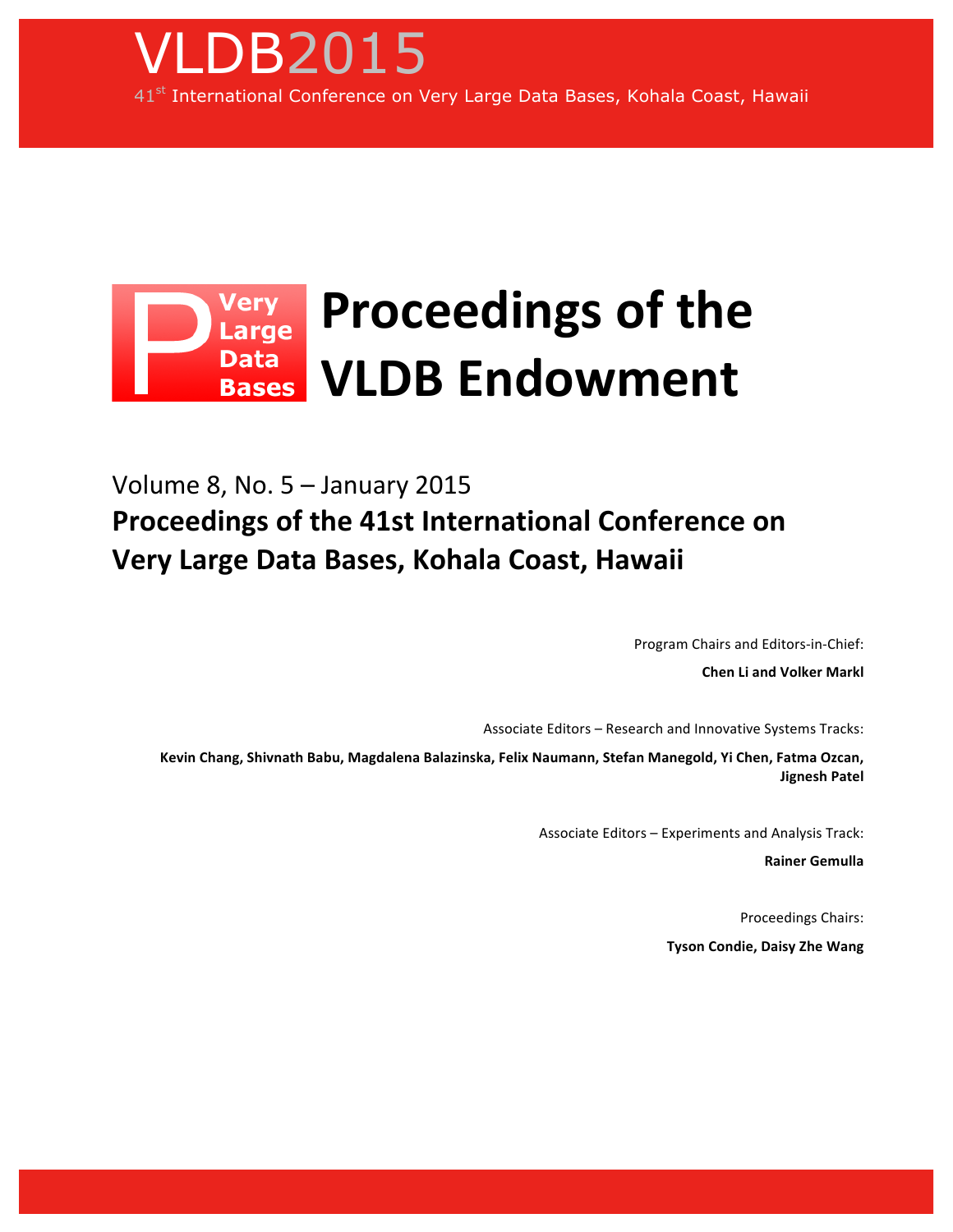PVLDB – Proceedings of the VLDB Endowment

Volume 8, No. 5, January 2015.

The 41st International Conference on Very Large Data Bases, Kahola Coast, Hawaii.

# **Copyright 2015 VLDB Endowment**

This work is licensed under the Creative Commons Attribution-NonCommercial-NoDerivs 3.0 Unported License. To view a copy of this license, visit http://creativecommons.org/licenses/by-nc-nd/3.0/. Obtain permission prior to any use beyond those covered by the license. Contact copyright holder by emailing info@vldb.org.

## Volume 8, Number 5, January 2015: VLDB 2015 Pages ii - ix and 461 - 641 ISSN 2150-8097

Additional copies only online at: portal.acm.org, arxiv.org/corr, and www.vldb.org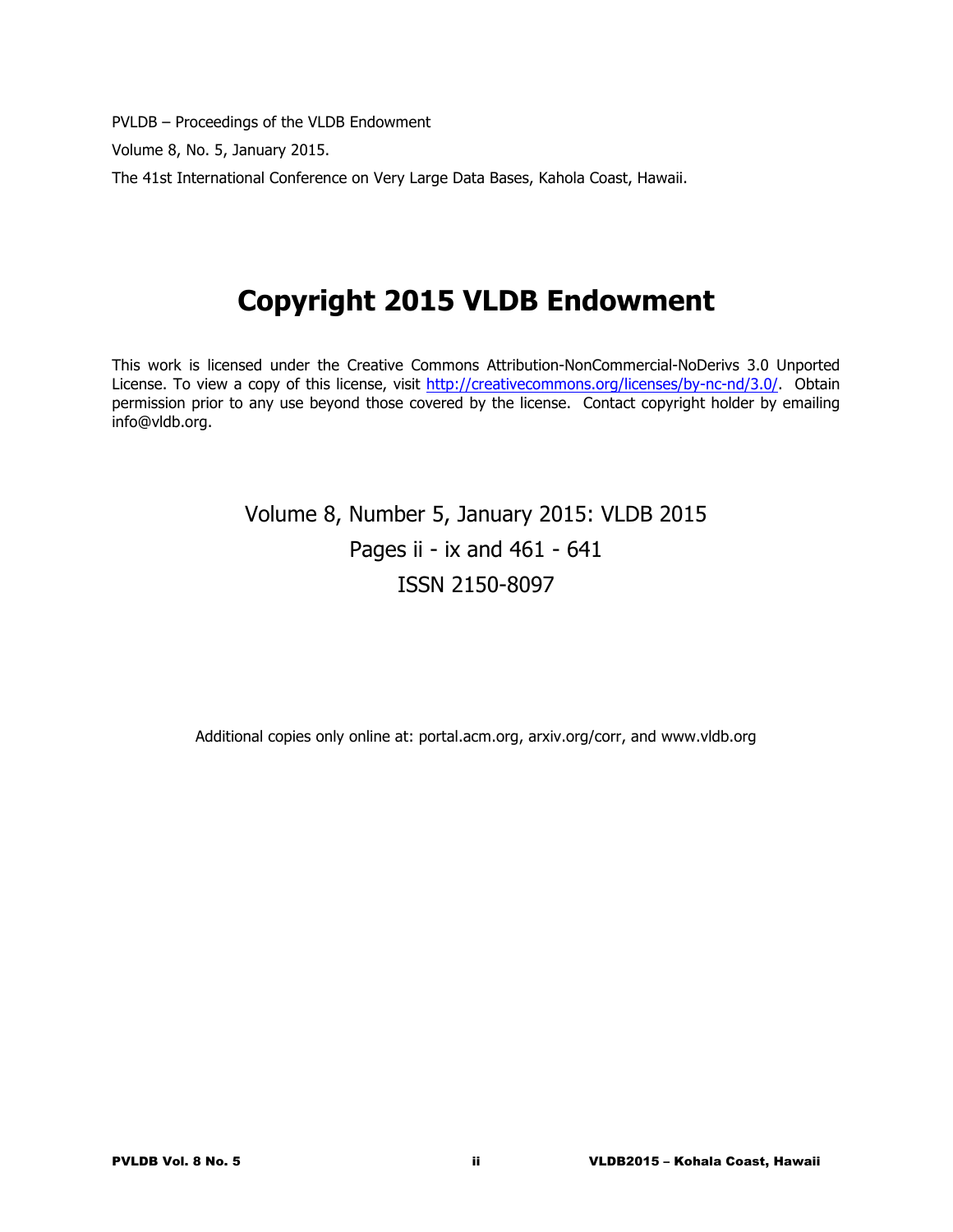| <b>Front Matter</b>                                                                                 |                 |
|-----------------------------------------------------------------------------------------------------|-----------------|
|                                                                                                     | ij.<br>iii<br>v |
| <b>Letters</b>                                                                                      |                 |
|                                                                                                     | ix              |
| <b>Research Papers</b>                                                                              |                 |
| MRCSI: Compressing and Searching String Collections with Multiple References                        | 461             |
| Rui Ding, Qiang Wang, Yingnong Dang, Qiang Fu, Haidong Zhang, Dongmei Zhang                         | 473             |
| Hear the Whole Story: Towards the Diversity of Opinion in Crowdsourcing Markets                     | 485             |
| REWIND: Recovery Write-Ahead System for In-Memory Non-Volatile Data-Structures                      | 497             |
|                                                                                                     | 509             |
| Albert Kim, Eric Blais, Aditya Parameswaran, Piotr Indyk, Sam Madden, Ronitt Rubinfeld              | 521             |
| Lijun Chang, Xuemin Lin, Wenjie Zhang, Jeffrey Xu Yu, Ying Zhang, Lu Qin                            | 533             |
| Arnon Lazerson, Izchak Sharfman, Daniel Keren, Assaf Schuster, Minos Garofalakis, Vasilis Samoladas | 545             |
| UDA-GIST: An In-database Framework to Unify Data-Parallel and State-Parallel Analytics              | 557             |
|                                                                                                     | 569             |
| Wolfgang Gatterbauer, Stephan Günnemann, Danai Koutra, Christos Faloutsos                           | 581             |
|                                                                                                     | 593             |
| Reverse k Nearest Neighbors Query Processing: Experiments and Analysis                              | 605             |

### **TABLE OF CONTENTS**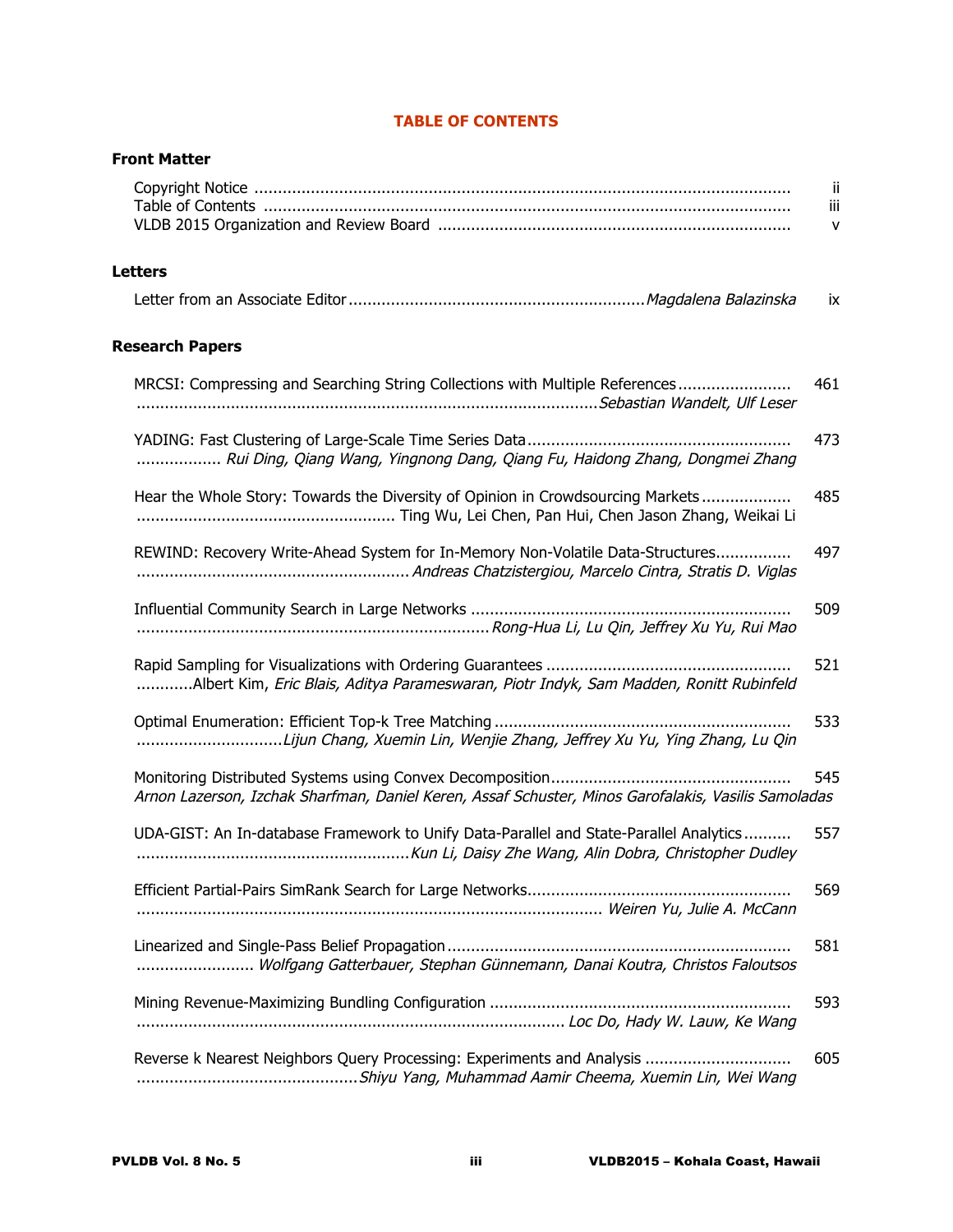| Exploiting Vertex Relationships in Speeding up Subgraph Isomorphism over Large Graphs 617                      |      |
|----------------------------------------------------------------------------------------------------------------|------|
| www.community.community.community.community.community.community.community.community.community.community.commun |      |
|                                                                                                                |      |
|                                                                                                                | -629 |
| wolfgang Gatterbauer, Dan Suciu                                                                                |      |

| Errata for "Crowdsourcing Algorithms for Entity Resolution" (PVLDB 7(12):1071-1082) | 641 |
|-------------------------------------------------------------------------------------|-----|
|                                                                                     |     |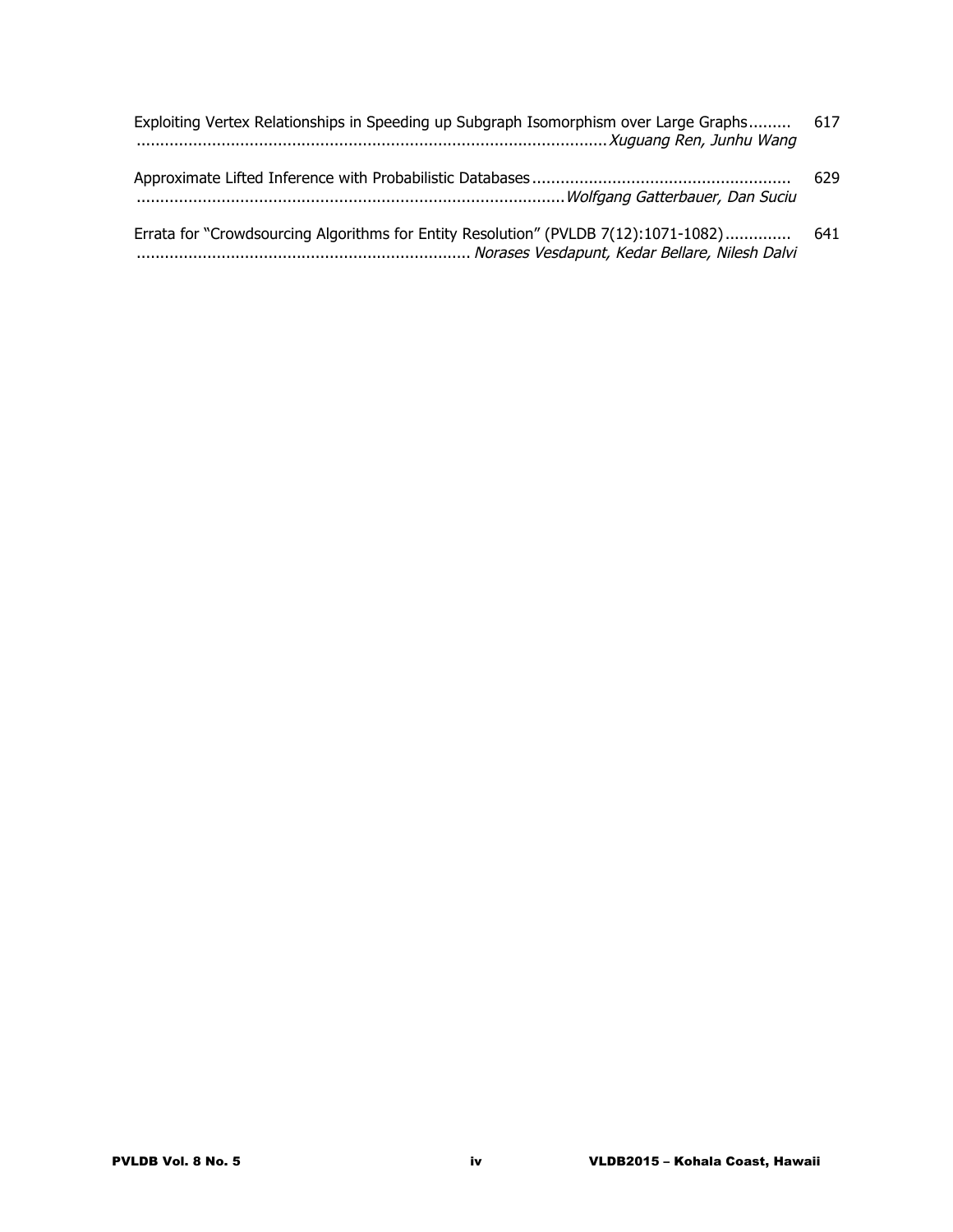#### **VLDB 2015 ORGANIZATION AND REVIEW BOARD**

**General Chairs** Michael J. Carey, University of California, Irvine

**Program Chairs and Editors-in-Chief of PVLDB 8** Chen Li, University of California, Irvine Volker Markl, TU Berlin

#### **Research and Innovative Systems Tracks Associate Editors**

Kevin Chang, U Illinois Shivnath Babu, Duke University Felix Naumann, Hasso Plattner Institute Stefan Manegold, CWI Amsterdam Yi Chen, NJIT Fatma Ozcan, IBM Research Almaden Jignesh Patel, University of Wisconsin, Madison Magdalena Balazinska, University of Washington

#### **Experiments and Analysis Track Associate Editors**

Rainer Gemulla, MPI Saarbrücken, Germany

#### **Industrial, Applications and Experience Track Associate Editors**

Anhai Doan, University of Wisconsin, Madison Prasan Roy, Sclera Gregor Hackenbroich, SAP

**Demonstration Chair** Alfons Kemper, TU München

**Tutorial Chairs** Tova Milo, Tel Aviv University Pierre Senellart, Telecom Paris Tech, France

**Panel Chair** Joseph M. Hellerstein, University of California, Berkeley

**PhD Workshop Chairs** Rachel Pottinger (UBC)

**Proceedings Chairs** Daisy Zhe Wang, University of Florida Tyson Condie, University of California, Los Angeles

**Sponsorship Chairs** Michael Franklin, University of California, Berkeley Edward Change, HTC Patrick Valduriez, INRIA

**Local Organization Chair** Lipyeow Lim, University of Hawaii

**Conference and Registration Chairs** Ke Chen, Zhejiang University Cuiping Li, Renmin University

**Publicity and Web Management Chair** Rada Chirkova, North Carolina State

**Treasury Chair** Malu Castellanos, HP Labs

**VLDB Endowment Liaison** Paul Larson, Microsoft Research

**PVLDB Managing Editor** Divesh Srivastava, AT&T Labs

**PVLDB Information Director** Gerald Weber, University of Auckland

**PVLDB Advisory Committee**

Philip Bernstein, Michael Böhlen, Peter Buneman, Susan Davidson, Z. Meral Ozsoyoglu, S. Sudarshan, Gerhard Weikum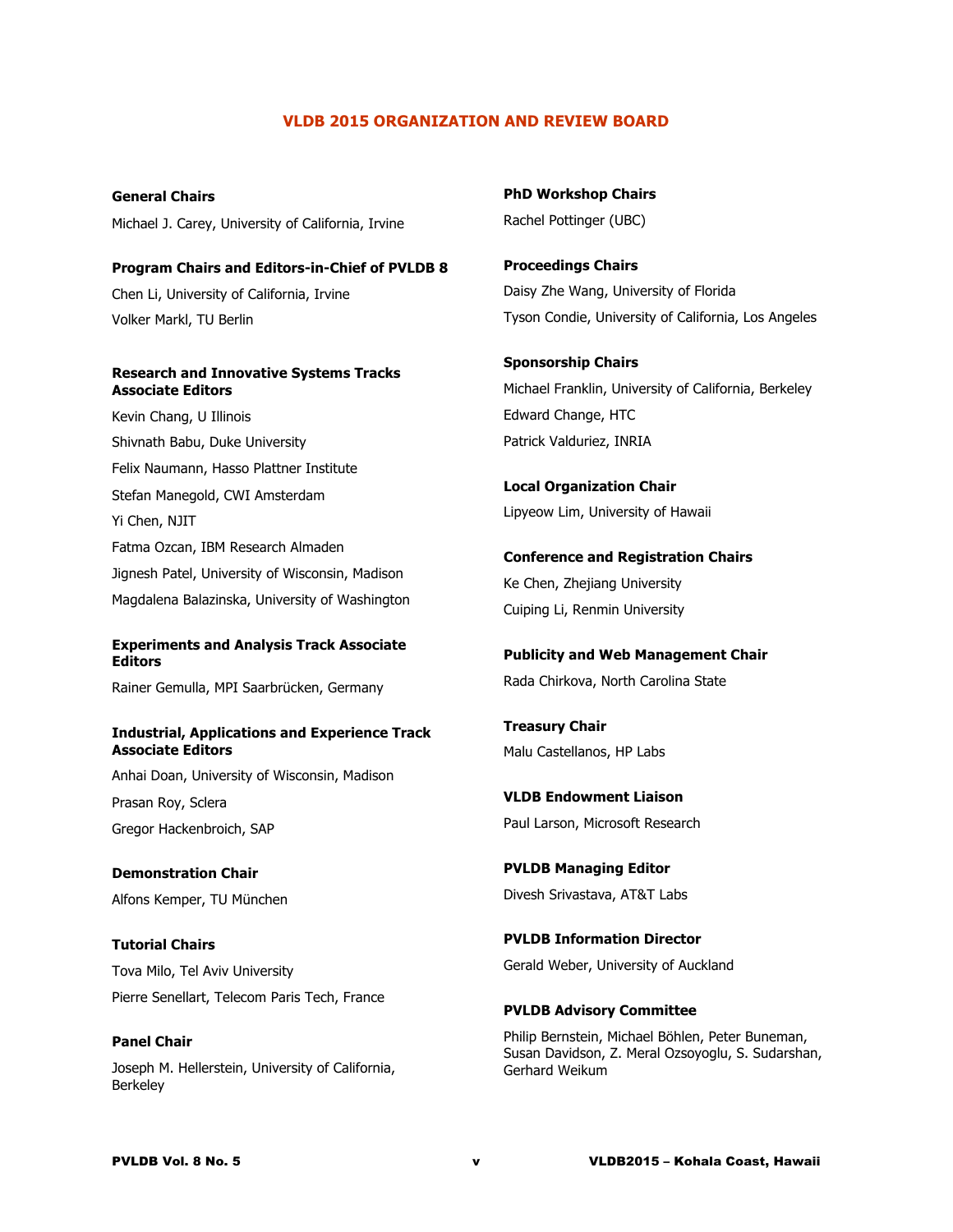#### **Research Track Review Board**

Daniel Abadi, Yale University Alberto Abello, UPC Barcelona Ashraf Aboulnaga, Qatar Computing Research Institute Foto Afrati, NTU Athens Sihem Amer Yahia, CNRS LIG Aijun An, York University Arvind Arasu, Microsoft Research Walid Aref, Purdue University Paolo Atzeni, Roma Tre University Denilson Barbosa, University of Alberta Srikanta Bedathur, IBM Research Philip Bernstein, Microsoft Research Michael Böhlen, University of Zürich Peter Boncz, CWI Amsterdam Angela Bonifati, Lille 1 U and INRIA Philippe Bonnet, IT U of Copenhagen Nico Bruno, Google Alex Buchmann, TU Darmstadt Mike Cafarella, University of Michigan K. Selcuk Candan, Arizona State University Malu Castellanos, HP Labs Kaushik Chakrabarti, Microsoft Research Lei Chen, Hong Kong U of Science and Technology Fei Chiang, McMaster University Byron Choi, Hong Kong Baptist University Philippe Cudre Mauroux, Fribourg University Mahashweta Das, HP Labs Sudipto Das, Microsoft Research Amol Desphande, University of Maryland Stefan Dessloch, TU Kaiserslautern Jens Dittrich, Saarland University Alin Dobra, University of Florida Xin Luna Dong, Google Jennie Duggan, MIT Wenfei Fan, University of Edinburgh Alan Fekete, University of Sydney Australia

Peter Fischer, Universität Freiburg Avrilia Floratou, IBM Avigdor Gal, Technion Minos Garofalakis, Technical U of Crete Wolfgang Gatterbauer, Carnegie Mellon U Tingjian Ge, University of Massachusetts Lowell Floris Geerts, University of Antwerp Lukasz Golab, University of Waterloo Torsten Grust, Universität Tübingen Jarek Gryz, York University Dimitrios Gunopulos, University of Athens Hakan Hacigumus, NEC Labs Wook Shin Han, POSTECH Seif Haridi, KTH Stockholm Oktie Hassanzadeh, IBM Research Bingsheng He, Nanyang Technological University Jeffrey Heer, University of Washington Herodotos Herodotou, Microsoft Research Katja Hose, Aalborg University Vagelis Hristidis, University of California, Riverside Jeong-Hyon Hwang, State University of New York at Albany Stratos Idreos, Harvard University Yannis Ioannidis, University Of Athens Zachary Ives, University of Pennsylvania Christopher Jermaine, Rice University Ruoming Jin, Kent State University Alekh Jindal, Massachusetts Institute of Technology Ryan Johnson, University of Toronto Eser Kandogan, IBM Research Almaden Gjergji Kasneci, Hasso Plattner Institute Asterios Katsifodimos, TU Berlin Yannis Katsis, University of California, San Diego Daniel Keim, Universität Konstanz Bettina Kemme, McGill University Eamonn Keogh, University of California, Riverside Martin Kersten, CWI Amsterdam Daniel Kifer, Penn State University Hideaki Kimura, Hewlett Packard George Kollios, Boston University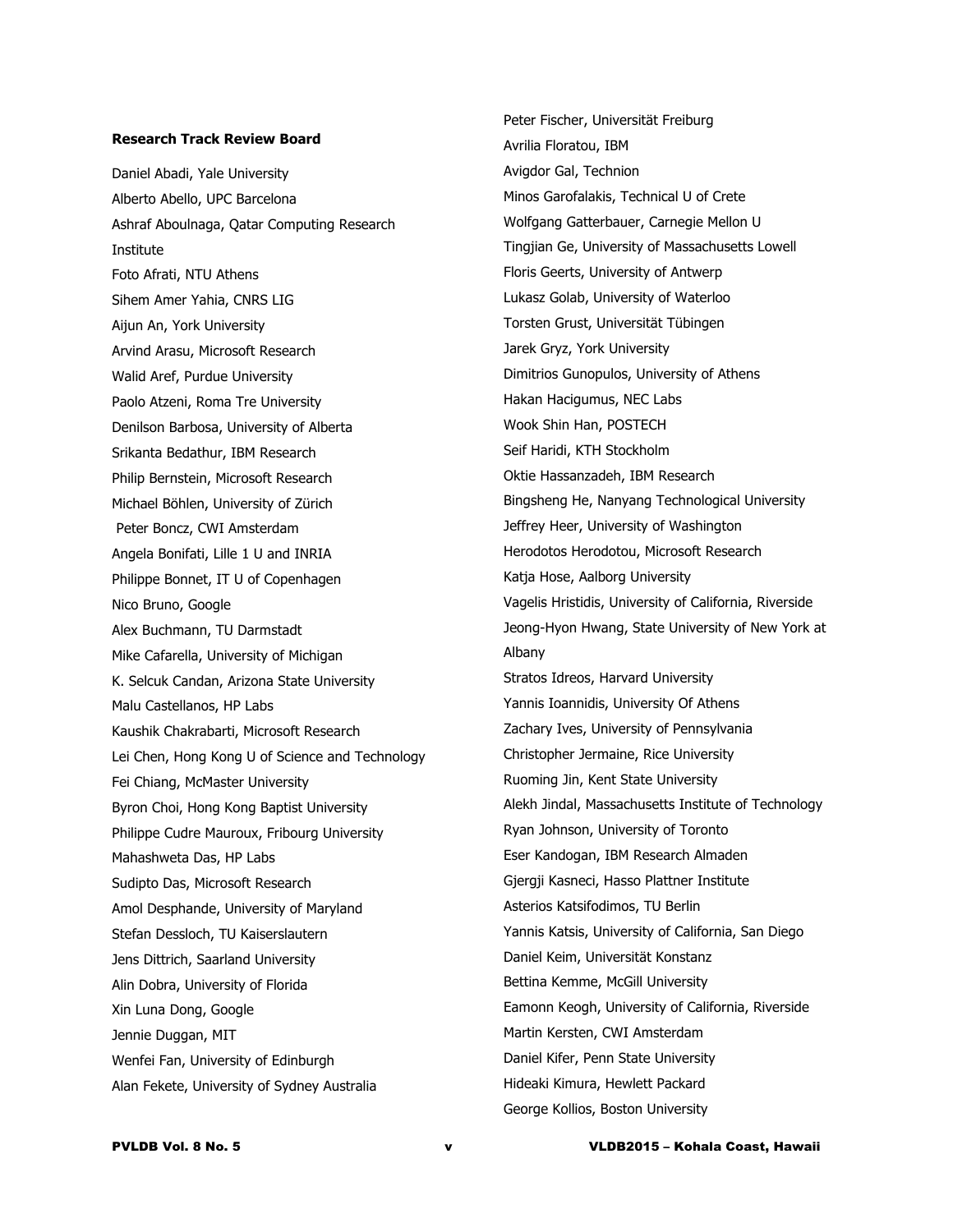Donald Kossman, ETH Zurich Nick Koudas, University of Toronto Georgia Koutrika, HP Labs Tim Kraska, Brown University Harumi Kuno, HP Labs Laks Lakshmanan, University of British Columbia Paul Larson, Microsoft Research Hongrae Lee, Google Wolfgang Lehner, TU Dresden Alberto Lerner, New York University Ulf Leser, Humboldt Universität zu Berlin Justin Levandoski, Microsoft Research Feifei Li, University of Utah Guoliang Li, Tsinghua University Jianzhong Li, Harbin Institute of Technology Yunyao Li, IBM Research Almaden Erietta Liarou, EPF Lausanne Xuemin Lin, University of New South Wales Ziyang Liu, NEC Labs America Eric Lo, Polytecnic University of Hong Kong Guy Lohman, IBM Research Almaden Jiaheng Lu, Renmin University of China Qiong Luo, Hong Kong University of Science and **Technology** Jayant Madhavan, Google Ioana Manolescu, INRIA Patrick Marcel, University of Tours Marta Mattoso, Federal University of Rio de Janeiro Alexandra Meliou, University of Massachusetts Amherst Sergey Melnik, Google Weiyi Meng, Binghamton University Sebastian Michel, Saarland University Iris Miliaraki, Yahoo Labs Barcelona Renee Miller, University of Toronto Zhou Minqi, East China Normal University Prasenjit Mitra, Penn State University Bernhard Mitschang, Universität Stuttgart Mohamed Mokbel, Northeastern University Barzan Mozafari, University of Michigan

Hannes Mühleisen, CWI Amsterdam Arnab Nandi, Ohio State University Vivek Narasayya, Microsoft Research Jeffrey Naughton, University of Wisconsin Madison Rimma Nehme, Microsoft Thomas Neumann, TU Munich Raymond Ng, University of British Columbia Christopher Olston, Google Dan Olteanu, Oxford University & LogicBlox Beng Chin Ooi, National University of Singapore M. Tamer Özsu, University of Waterloo Themis Palpanas, Paris Descartes University Ippokratis Pandis, IBM Research Almaden Dimitris Papadias, Hong Kong U of Science and **Technology** Paolo Papotti, Qatar Computing Research Institute Andy Pavlo, Carnegie Mellon University Torben Bach Pedersen, Aalborg University Jian Pei, Simon Fraser University Peter Pietzuch, Imperial College London Evaggelia Pitoura, University of Ioannina Alkis Polyzotis, Google and University of California, Santa Cruz Fabio Porto, LNCC Brazil Li Qian, Facebook Jorge Arnulfo Quiane Ruiz, Qatar Computing Research Institute Tilmann Rabl, University of Toronto Erhard Rahm, Universität Leipzig Krithi Ramamritham, IIT Bombay Ravi Ramamurthy, Microsoft Research Vijayshankar Raman, IBM Research Almaden Mirek Riedewald, Northeastern University Tore Risch, Uppsala Universitet Kenneth Ross, Columbia University Elke Rundensteiner, Worcester Polytechnic Institute US Barna Saha, AT&T Labs Research Kenneth Salem, University of Waterloo Simonas Saltenis, Aalborg University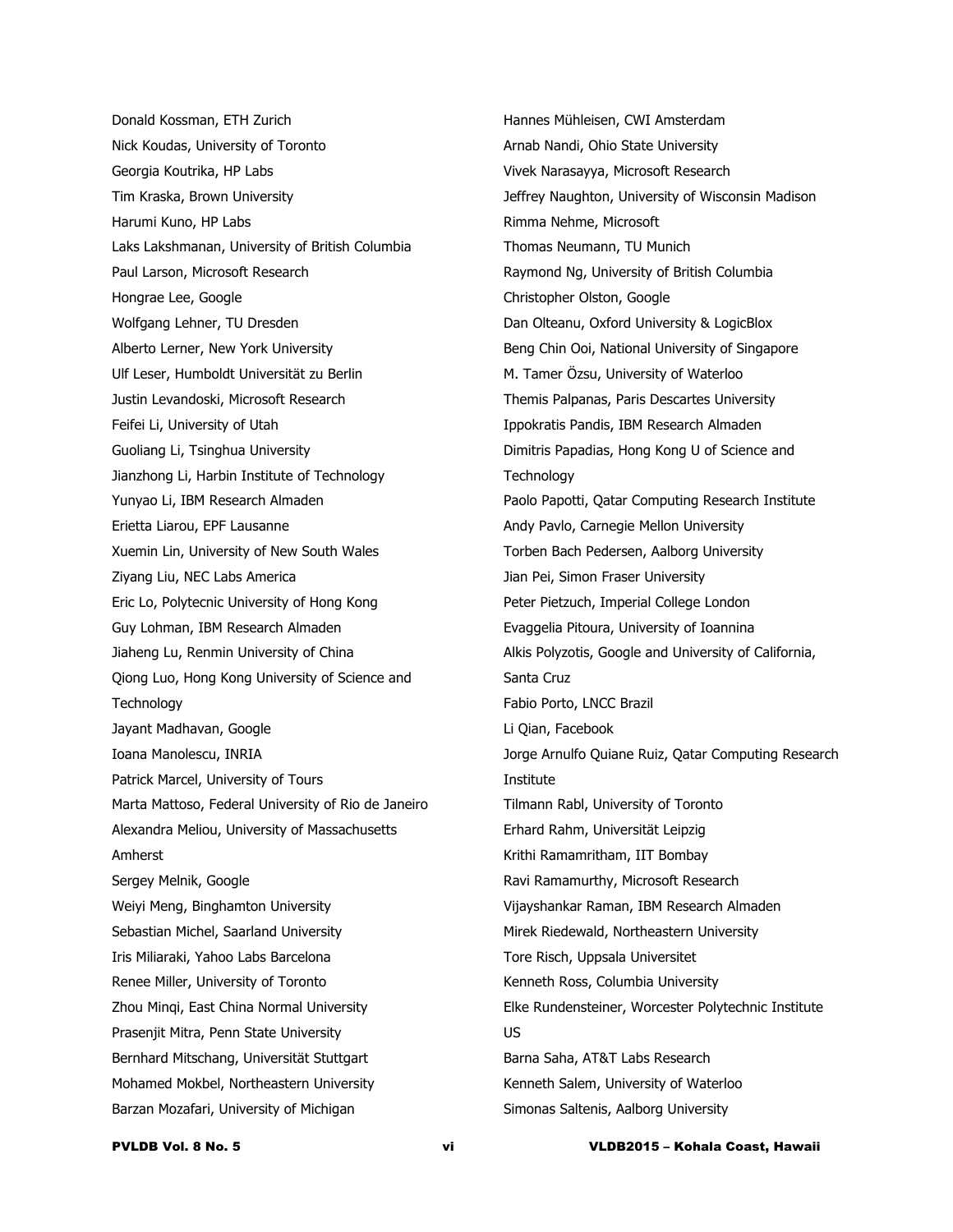Kai Uwe Sattler, TU Ilmenau Eric Sedlar, Oracle Labs Bernhard Seeger, Philipps Universität Marburg Kyuseok Shim, Seoul National University Jerome Simeon, IBM Research Watson Alkis Simitsis, HP Labs Michael Stonebraker, Massachusetts Institute of **Technology** Julia Stoyanovich, Drexel University Nan Tang, Qatar Computing Research Institute Yufei Tao, The Chinese University of Hong Kong Sandeep Tata, Google Nesime Tatbul, Intel Labs and MIT Arash Termehchy, Oregon State University Evimaria Terzi, Boston University Jens Teubner, TU Dortmund Martin Theobald, University of Antwerp Andreas Thor, University of Leipzig Yuanyuan Tian, IBM Research Almaden Anthony Tung, National University of Singapore Vasilis Vassalos, Athens University Yannis Vassiliou, NTU Athens Yannis Velegrakis, University of Trento

Rares Vernica, HP Labs Gottfried Vossen, WWU Münster Florian Waas, Datometry Inc. Daisy Zhe Wang, University of Florida Haixun Wang, Google Wei Wang, University of New South Wales Gerhard Weikum, Max Planck Institut für Informatik Till Westmann, Oracle Labs Steven Whang, Google Kyu Young Whang, KAIST Raymond Chi Wing Wong, Hong Kong University of Science and Technology Xiaokui Xiao, Nanyang Technological University Xifeng Yan, University of California, Santa Barbara Jun Yang, Duke University Xiaochun Yang, Northeastern University China Cong Yu, Google Research Ge Yu, Northeastern University China Jeffrey Xu Yu, Chinese University of Hong Kong Xiaofang Zhou, The University of Queensland Esteban Zimanyi, UL Brussels Marcin Zukowski, Snowflake Computing